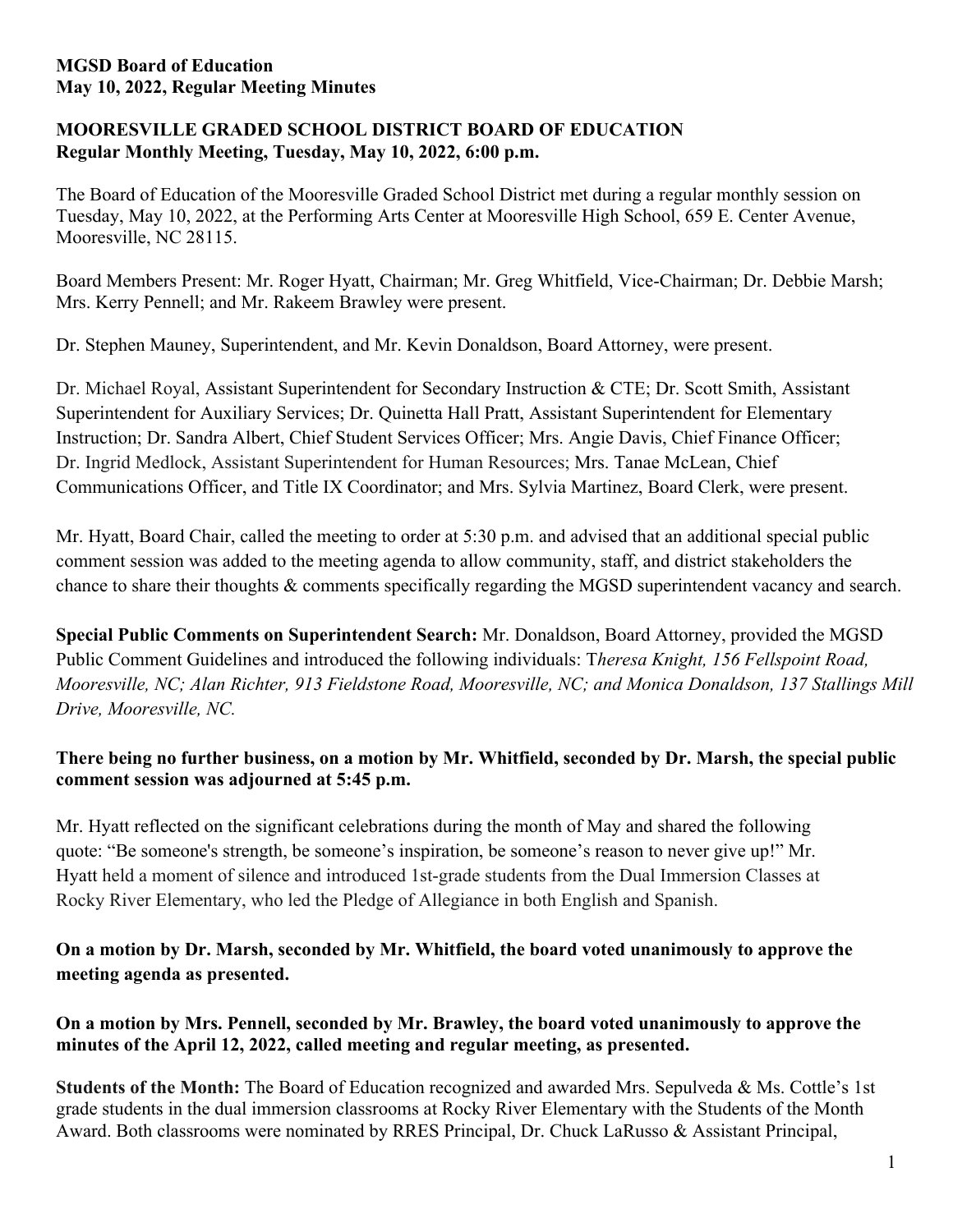Ms. Lani Earnhardt, who wrote the following on the nomination form: *"Rocky River is so fortunate to provide a dual immersion program for many of our kindergarten and first grade students. Students enrolled in this program are provided with high quality instruction on our North Carolina standards in both English and Spanish. In a 50-50 model, where biliteracy is the goal, students rotate between a Spanish language classroom taught by Mrs. Sepulveda, who joined Rocky River after teaching in Chili for over 20 years. and her English language counterpart, Ms. Cottle. Joining us tonight are students from Mrs. Sepulveda and Mrs. Cottle's classrooms to share with you our Pledge of Allegiance. Similar to their daily instruction they will share our Pledge in both English and Spanish."*

**Artist of the Month:** The Board of Education recognized and awarded Laynie Casarella, 3rd grade student at Rocky River Elementary, with the Artist of the Month award. She was nominated by her teacher, Ms. Stephanie Sossamon, who wrote the following on the nomination form. *"Laynie is a joy to teach! She has natural artistic abilities and works hard to put them to use. Her smile is contagious, and she has so many creative ideas! For this painting being presented tonight, Laynie drew a cityscape with patterns and designs, then added a beautiful sunset sky. She went a step beyond the instructions and added delicate coloring to her buildings. The end result is stunning! No matter what Laynie does, she puts her heart into it and does her best!"*

**ABCD Award(s):** The Above and Beyond Call of Duty Award was presented to Ms. Velrice "Valerie" Wilson, Head Custodian at MHS, the Magnolia campus. Ms. Wilson was nominated by the MHS Administrative Team, who wrote the following on her nomination form: *"Ms. Valerie Wilson is a person that brings sunshine when she enters Mooresville High School, and she is loved by our staff and many students who refer to her as "Ms. Val." Ms. Wilson has been a custodian at Mooresville High School for approximately 14 years and recently became the Head Custodian at the Magnolia Campus, although she often says, "the whole school is my responsibility." That is a testament to her leadership, dedication, and work ethic that she brings every day when she comes to work. Ms. Wilson has the respect of her fellow custodians, who often come to her for advice or assistance, and when asked to complete a task either by a teacher or by administration, she always says "No problem, I will get it done." We are blessed to have someone like her in our building who reminds us that regardless of what we are going through either professionally or personally, there is always a reason to smile, because God has allowed us to see another day. She is a perfect example of that in the manner in which she conducts herself each day. We are blessed and honored to nominate Valerie Wilson for the ABCD award!"*

**Spotlight On People: Recognition of Ms. Dannielle Lord, Director of Technology - CETL Designation:** Mrs. Dannielle Lord, MGSD Directory of Technology, was recognized and awarded a Certificate of Appreciation for earning the Certified Education Technology Leader designation (CETL). The CETL certification, awarded by the Consortium for School Networking (CoSN), signifies that Ms. Lord has mastered the knowledge and skills needed to bring 21st-century technology to our K-12 school systems. To become certified, the candidate must have demonstrated experience in the education technology field and pass a rigorous certification exam. Once the CETL certification is earned, the ed-tech professional must complete 60 hours of professional development activities every three years to maintain the designation.

**Instructional Highlights: Rocky River Elementary School - MGSD STARS PreK:** Dr. Chuck LaRusso, RRES Principal, and PreK Coordinator, Ms. Claire Watts shared a presentation and provided an overview of the MGSD STARS PreK program at Rocky River Elementary School. They shared that the STARS PreK program consists of three classrooms with three highly qualified Birth-Prek Teachers, and eight support staff that assist in the classrooms. The program currently serves 26 students with disabilities and 28 typical developing peers. Dr.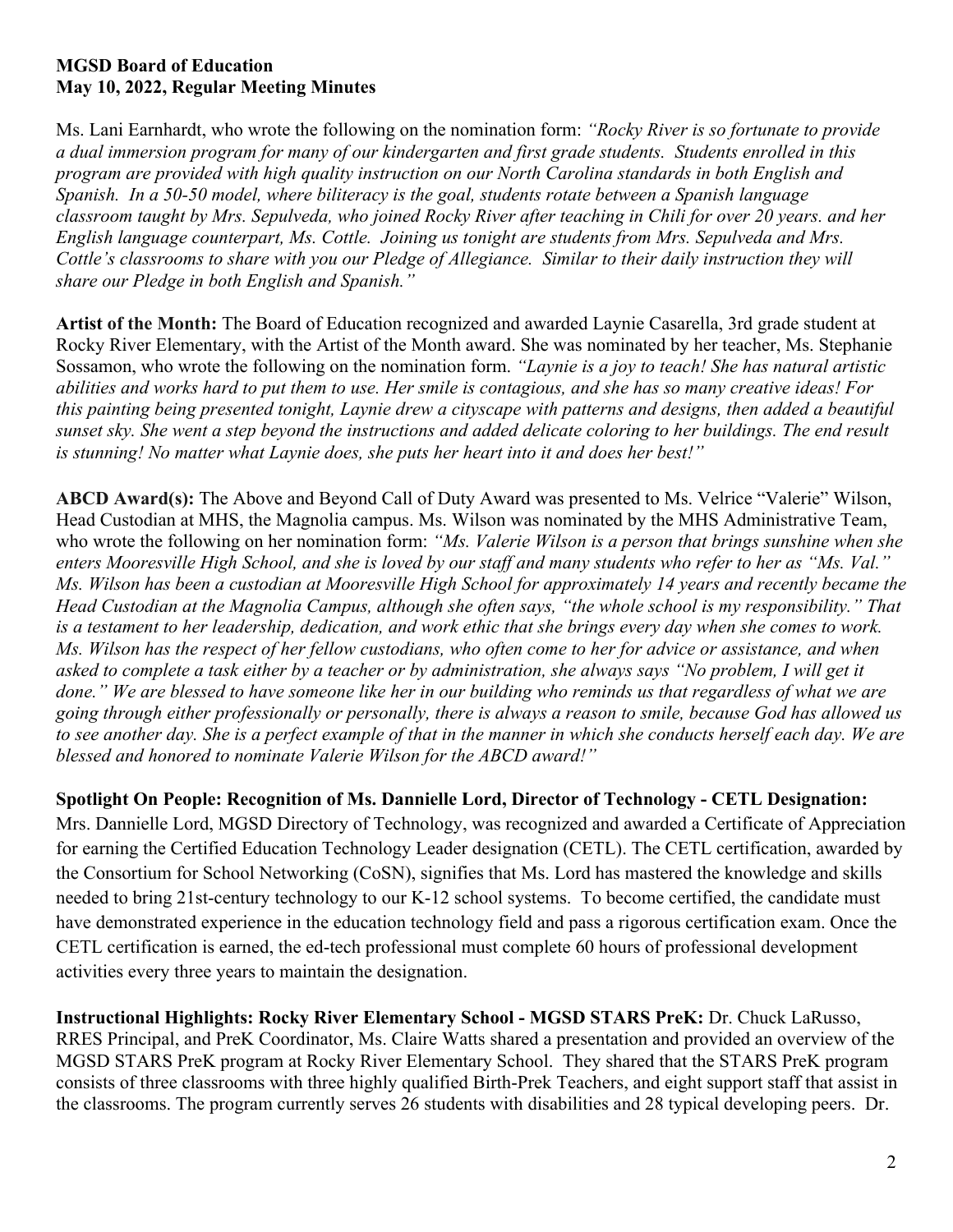LaRusso shared that due to the demand, the STARS PreK program will add an additional fourth classroom for the 2022-2023 school year. Lastly, students from the STARS PreK program performed songs for the board.

**Schedule Next Meeting:** The board will hold a called work session for an NCSBA board training on Tuesday, May 24, 2022, at EMIS. Our next regular school board meeting will be held on Tuesday, June 14, 2022, in the Performing Arts Center at Mooresville High School.

# **Staff Reports:**

- A. **Construction Report:** Dr. Royal provided an updated construction report and advised that the construction projects at Park View Elementary, South Elementary, and Selma Burke Middle School are progressing well. He shared the following updates at each of the schools: at South Elementary, the steel roof decking on the gymnatorium has been laid, and the concrete slab will be poured this week; the brick work continues on the gymnatorium at Park View Elementary; and at the Selma Burke Middle School, 80 workers are on-site each day and crews are working on the cafeteria and academic wings of the building. Dr. Royal provided an update on the spring athletic programs at Mooresville Middle School and Mooresville High School, shared the regular season and conference team results, and congratulated the MHS boys and girls track teams for winning the Iredell County Championships, and the boys track team for winning the Conference Championship. He congratulated Coach Jay Clark, who was named the Boys Track Coach of the year and thanked all the coaches for their successful seasons and for the work that they put into the MGSD athletic programs.
- B. **Auxiliary Report:** Dr. Smith reported that the transportation department has made significant changes in their morning bus communications with parents and staff, they will now use Parent Square to communicate with families, and have hired 2 new drivers and have 8-10 driver positions available. Dr. Smith reported that the school nutrition department currently has 9 school nutrition job openings, summer school plans are underway, and students participating in the summer school programs will receive meals at no cost. He shared that meal prices will remain the same for the 2022-2023 school year and parents will need to apply for free or reduced meal pricing or pay the full meal price. Dr. Smith provided a technology update and advised that the implementation of the district's new phone system, phase 2 will begin at the end of the month and will be completed during the summer. He reported that MGSD is implementing new cybersecurity protocols that will include a two-step email authentication that will be rolled out to all MGSD staff during the 2022-2023 school year. Also, MGSD is participating in an email security DPI pilot and plans to participate in the Endpoint Detection and Response (EDR) state program offered to all NC school districts to protect schools from cyber threats. Dr. Smith shared that the BASP summer program planning is underway, 75 students have registered for the BASP summer programs, and 6 BASP staff positions are currently available. He shared that the maintenance department is busy finishing end of year projects, preparing facilities for the 2022-2023 school year, and 6 custodian positions are still available. Dr. Smith advised that MGSD was awarded a Safety Grant that MGSD has utilized for several safety projects throughout the district including new intercom systems at South & PV, new locks at our facilities, and additional security cameras that will be installed next month. Lastly, Dr. Smith shared that MGSD was one of twenty-eight districts to be awarded a Needs Based Public School Capital Fund Grant Award for major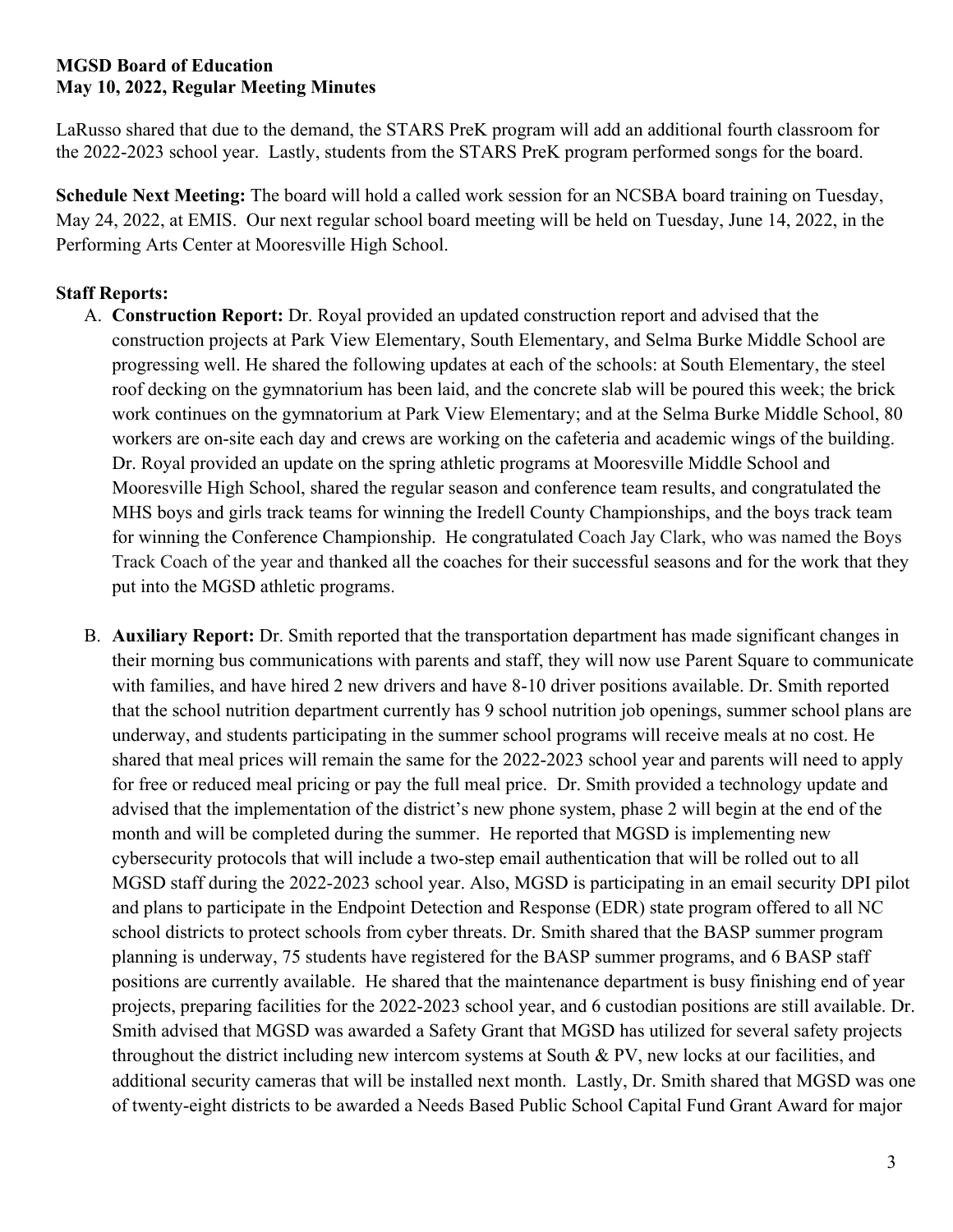capital renovations and MGSD will use that grant for much needed updates at South Elementary and EMIS.

- C. **Instructional Reports:** Dr. Pratt provided an updated Instructional & Curriculum report for the K-6 grade levels and shared that the teachers have been busy preparing students for End of Grade Testing (EOG's), and End of Year Dibels Assessments. She shared that Teacher Appreciation Week went well, and teachers were celebrated for their hard work. Dr. Pratt reported that the 3rd-6th grade EOG's testing window is May 12- 24, 2022, and the K-2nd grade End of Year (EOY) Dibels assessment window is April 22, 2022 - May 13, 2022. She reported the 2022-2023 online Kindergarten registration continues, and 305 students have been registered. Dr. Pratt provided an overview of the Kindergarten Readiness Screening (KRS) process, shared that 90% of the registered kindergarteners attended the screening on April 25, 2022, and those students identified during the screening process have been invited to participate in the summer Jump Start Program. Finally, Dr. Pratt reported that there are 22 slots available for the Pre-K program at South Elementary. Dr. Royal provided an updated Instructional & Curriculum report for the secondary grade levels and advised that teachers at the secondary grade levels were celebrated during Teacher Appreciation Week for all that they do for their students. He shared that twelve MHS students attended the SkillsUSA State Leadership and Skills Conference in Greensboro, seven medals were awarded, and two students will attend the National Conference in Atlanta this summer. Dr. Royal advised that MMS, MHS, and MIWAYE are preparing for end of year testing, MHS Advanced Placement (AP) exams are almost complete, and state exams will begin in a few days. He advised that the second senior capstone project presentations will be held virtually on May 11, 2022, the MHS E3 senior event will be held on May 16, 2022, and the Graduation Ceremony for the Class of 2022 will be held at the Coach Joe Popp Stadium on May 28, 2022. Finally, Dr. Royal shared that summer school preparations continue at MHS, MMS, and MIWAYE, and he is pleased with the Traditional Summer School & Jump Start Program plans.
- D. **Student Services Report:** Dr. Albert provided a student services report and shared that the EC staff continues to hold IEP & eligibility meetings and transition meetings for students transitioning to another school. She advised that the STARS preschool program at Rocky River Elementary will add a fourth classroom for the 2022-2023 school year, summer school for students following the extended content standards will be held at MIS from June 20-30, 2022, and Mrs. Michele Voos, will serve as the EC Summer coordinator. Dr. Albert advised that the monthly news for our multilingual students focused on resources for Mother's Day, Cinco de Mayo, and Memorial Day, and shared that our multilingual and regular teachers will attend the Summer Conference: "Growing Success for Multilingual Learners for all teachers." Lastly, Dr. Albert shared that the final comprehensive mental health team meeting was held in April, and the team is already working on generating a list of agencies that we would like to include for the 2022-2023 school year.
- E. **Business Services Report:** Mrs. Davis reported that the finance department continues to work across both 2021-2022 & 2022-2023 fiscal years and will be working with the schools and departments on closing out budgets. She reported that the NC Department of Instruction (NCDPI), provided preliminary State and Federal Planning Allotments for the 2023 fiscal year for planning purposes only, as they are subject to change. Mrs. Davis shared that due to the retirement of the State payment installment system,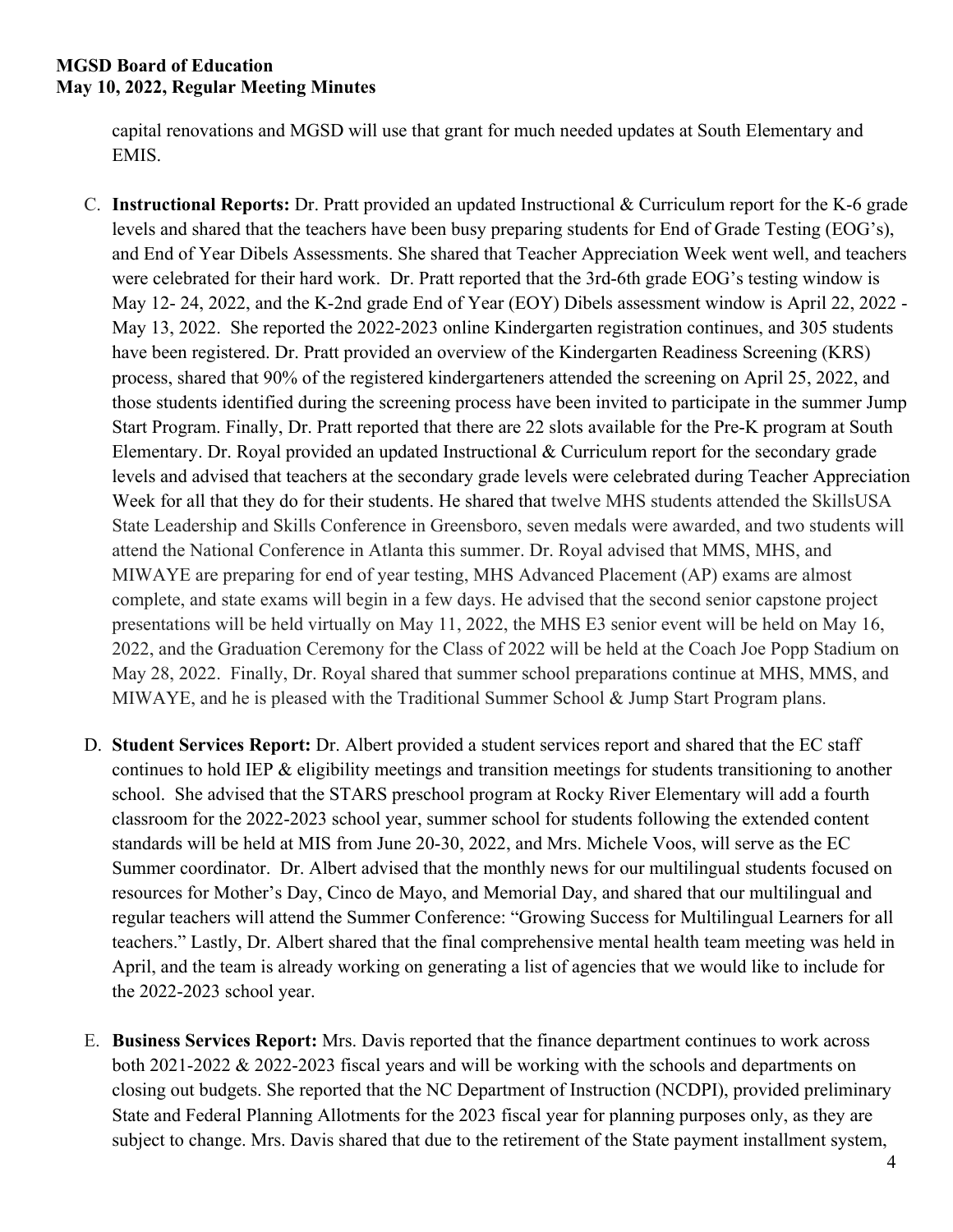10-month salaried employees will receive their last paycheck for the 2021-2022 school year in May and their first paycheck for the 2022-2023 school year in August. 10-month hourly employees will receive their last paycheck for the 2021-2022 school year in June and will receive the first full paycheck for the 2022-2023 school year in September. Mrs. Davis advised that many employees have chosen to use the State Employees Credit Union's Summer cash program to provide financial resources during the summer months.

- F. **Human Resources Report:** Dr. Medlock congratulated the 2022 Teachers of the Year (TOY's) and Beginning Teachers of the Year (BTOY's) at each of our schools for their accomplishments and being recognized and selected by their peers. She shared that the 2022 district Teacher of the Year and Beginning Teacher of the Year selection process is complete, thanked the members of the selection committee, including board members, Mr. Hyatt, and Mr. Brawley, for their participation, and advised that TOY & BTOY district winners will be announced at the Convocation in August. Dr. Medlock congratulated the MGSD third year beginning teachers who graduated on April 25, 2022, from the (BTSP) Beginning Teacher Support Program and thanked all the Mentors for supporting our beginning teachers. Dr. Medlock provided the following district updates: the 2022-2023 Contract Recommendations would be presented for board approval during closed session; the 2022 online NC Educator License Renewal window opened on April 15, 2022, and licensed staff will have to complete their license renewals before June 30, 2022; MGSD school and district administrators are in the process of completing their annual evaluation process for all employees and meeting with each staff member to set new professional goals for the 22-23 school year; and MGSD will transition from the TeacherMatch applicant tracking system, to the new and more user-friendly PowerSchool Applicant Tracking System that will begin by mid-June. Lastly, Dr. Medlock provided an updated staff COVID-19 Reports Update: Since the last board meeting on April 12, 2022, MGSD has had 16 staff members report they tested positive for COVID, and currently the district has 8 MGSD staff members who are absent and quarantined due to a positive COVID test result.
- G. **Public Communications Report:** Mrs. McLean advised that the MGSD Picnic in the Park community event held at the Coach Joe Popp Stadium went well and had a great turnout. She thanked everyone for their participation and gave a special thank you to the Town of Mooresville Parks and Recreations Department for providing their mobile recreation unit, and the Town of Mooresville Fire Department for providing the giant grill. Mrs. McLean reported that she recently met and presented to a group of Town of Mooresville employees to discuss the MGSD and Town of Mooresville partnership. The two areas of focus discussed included: MGSD and the Town of Mooresville using each of their communication channels (social media, Parentsquare, etc.) to share information regarding kid center events; and MGSD holding an event at the Selma Burke Center at the beginning of the school year to help parents get signed up for ParentSquare, Canvas, etc. Mrs. McLean provided an update on the Mooresville Motivators Volunteering program that the district began piloting on April 20, 2022, and shared that the program received positive feedback, and plans to continue the program in the Fall are underway. She thanked the 17 individuals currently participating in the Mooresville Motivators program, who have provided 142 hours of their time for our students. Lastly, Mrs. McLean provided an updated COVID-19 report for MGSD staff and students since our last board meeting on April 12, 2022: Total # of individuals isolated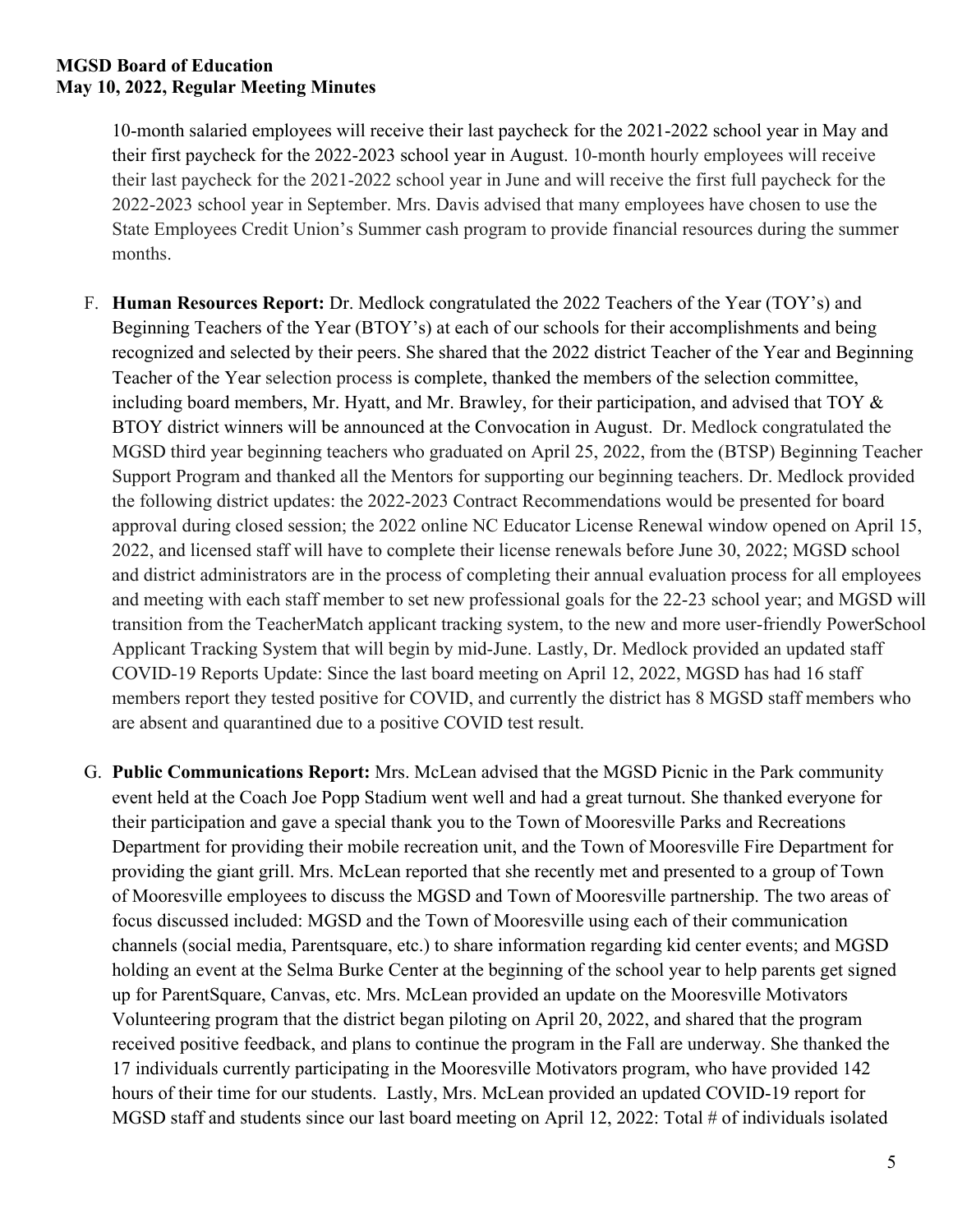due to COVID-19 = 13 (5 students and 8 staff members) MHS = 4; EMIS = 4; RRES = 2; MMS = 1; South  $= 1$ ; and Other  $= 1$ . Iredell County is currently designated "Green" community transmission category.

- H. **Superintendent's Report:** Dr. Mauney reported that it is a busy and exciting time of year at MGSD, with many school activities and end of year preparations being made across the district. He thanked the MGSD staff for their hard work and extended his well-wishes to all of our students, staff, and families, as we end the 2021-2022 school year. Dr. Mauney congratulated the MHS Class of 2022 and shared that graduation is a culminating community event that every MGSD staff member has played a major role in.
- I. **Board Events and Announcements:** Mr. Hyatt highlighted some of the upcoming events listed on the May and June calendars included in the May board packet. Mr. Hyatt shared that some board members recently attended the Chamber of Commerce Luncheon and was pleased to announce that Dr. Mauney was recognized at the luncheon as the Citizen of the Year. He thanked Dr. Mauney for all that he has done for MGSD, staff, students, and community.

# **Mr. Hyatt requested a motion to hold a 5-minute recess. On a motion by Mrs. Pennell, seconded by Mr. Brawley, the board voted unanimously to hold a 5-minute recess.**

**NCSBA Presentation of Superintendent Search Community & Staff Survey Results:** Mr. Sam Thorpe, NCSBA Attorney, presented and summarized the results from the MGSD staff and community surveys on the superintendent search process. He shared that the surveys provided meaningful feedback, there was good survey participation from both the community and staff, and he found a good level of agreement in both surveys. In total the district received 205 responses to the community survey, 94 community comments, 201 responses to the staff survey, and 82 staff member comments.

# **Board Discussion and Development of the School Board Custom Leadership Profile for**

**New MGSD Superintendent:** Mr. Sam Thorpe, NCSBA Attorney, facilitated a school board discussion where each board member provided a list of characteristics, experience, and skills they are looking for in the next MGSD superintendent. The NCSBA will use the input provided to develop a MGSD Custom Leadership Profile and rating chart that will help the board evaluate the superintendent applicants throughout the search process. Mr. Thorpe will present the board with the Custom Leadership Profile at the June 7, 2022, called closed meeting, that will be held to discuss confidential personnel matters and review the superintendent applicant applications. **Report on School Mental Health Initiative:** Mrs. Tracy Bissonnette, EC Program Director, presented an updated MGSD School Mental Health Initiative report. This plan is to promote mental and social-emotional wellness and prevention through core instruction, curriculum, and environment. Mrs. Bissonnette shared the state requirements and provided an overview of the components, programs, interventions, and curriculums that MGSD has put in place to meet these state requirements and the needs of our students.

**Approval of 2022-2023 CTE Local Plan:** Ms. Julie Blocker, Coordinator for the Career and Technical Education (CTE) Program, presented the 2022-2023 CTE Local Plan and Projected Budget. She provided an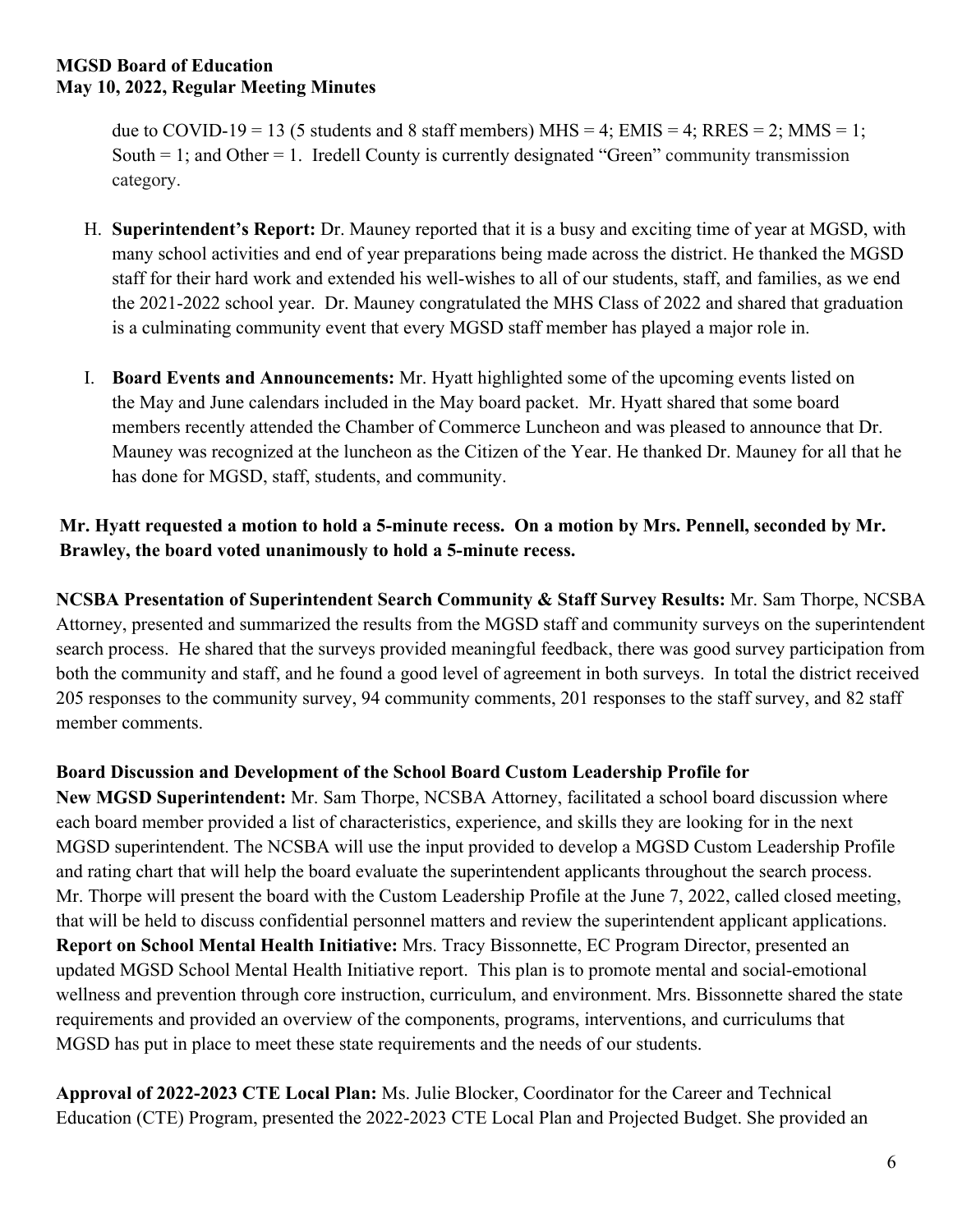overview of the program, shared the new CTE courses offered for the 2022-2023 school year, and shared highlights of the current 2021-2022 CTE program and data. **On a motion by Dr. Marsh, seconded by Mrs. Pennell, the board voted unanimously to approve the 2022-2023 CTE Local Plan as presented.**

**Discussion on the 2022-2023 MGSD MOA Plans:** Dr. Mauney led a discussion on the 2022-2023 MGSD MOA plans and advised that the district will offer an MOA option for students and parents, as long as the following criteria are met: grades K-3 class sizes have at least 17 students; grades 4-6 class sizes have at least 24 students; and combination classes do not combine more than 2 grade levels. He advised that these class size thresholds are based on the maximum class size allowed under the current legislation for grades K-3, and the recommended class size for grades 4-6. Dr. Mauney shared that the MOA data will be reviewed this week, we will verify that each student is a good fit for the MOA based on their attendance from the 2021-2022 school year, and parents will be contacted to ensure that they still want their child to participate in the MOA. Parents will need to commit to the MOA for the 2022-2023 school year by Monday, May 16, 2022. An update will be provided to the board at the June board meeting.

**Approval of the MGSD Proclamation for Mental Health Awareness Month:** Mrs. McLean presented the MGSD Proclamation for Mental Health Awareness Month and requested board approval to proclaim the month of May the Mental Health Awareness Month. This proclamation is to shine a light on mental illness and the need for long-term improvements in our mental health care system and increased access to care. **On a motion by Mr. Whitfield, seconded by Mr. Brawley, the board voted unanimously to approve the Proclamation for Mental Health Awareness Month as presented.**

**2022-2025 District AIG Plans - First Reading:** Dr. Pratt presented and provided an overview of the 2020-2025 District AIG Plans for first reading. MGSD has developed this local AIG Plan based on the NC AIG Program Standards, that serve as a statewide framework to guide districts to develop, coordinate, and implement thoughtful and comprehensive AIG Programs. The 2022-2025 AIG Plans will be reviewed and brought for board approval at the June board meeting.

**Board Policies - For Approval:** Mrs. Davis presented and requested board approval of the following 9 board policies that were presented at the April board meeting for first read. **On a motion by Dr. Marsh, seconded by Mr. Brawley, the board voted unanimously to approve the 9 board policies as presented.**

| <b>Policy Number(s)</b> | Name(s):                          |
|-------------------------|-----------------------------------|
| 3225/4312/7320          | Technology Responsible Use        |
| 4050                    | Children of Military Families     |
| 4120                    | Domicile or Residence Requirement |
| 4150                    | Student Assignment                |
| 4152                    | Unsafe School Choice Transfer     |
| 4300                    | <b>Student Behavior Policies</b>  |
| 4316                    | <b>Student Dress Code</b>         |
| 4700                    | <b>Student Records</b>            |
| 4720                    | <b>Surveys of Students</b>        |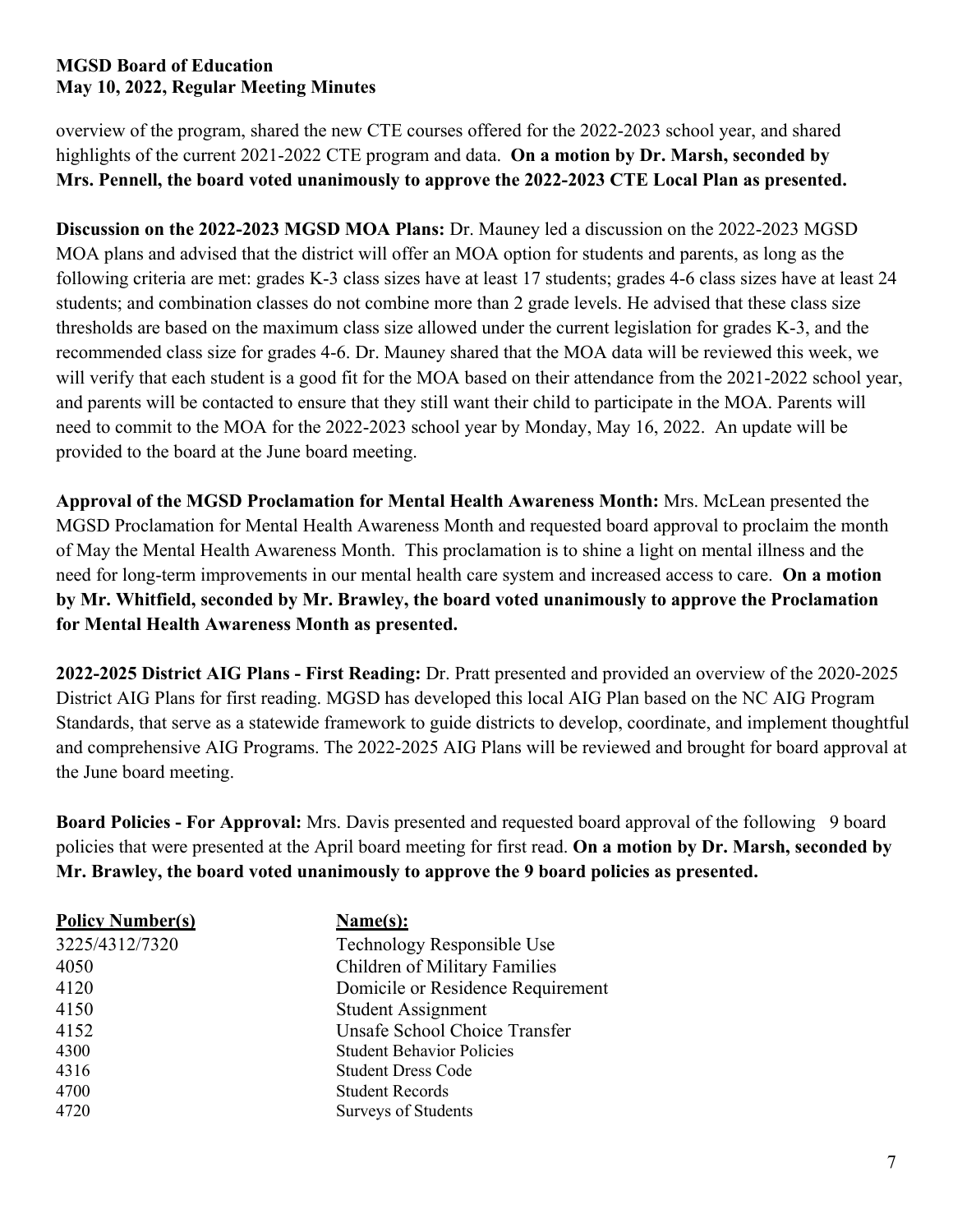**Approval of 2022-2023 Supplemental Tax Rate:** Mrs. Davis presented the 2022-2023 supplemental tax rate at the same rate as the previous year and requested board approval. The supplemental tax rate for the Mooresville Graded School District will remain at 18.5 cents per \$100.00 assessment. **On a motion by Mr. Whitfield, seconded by Dr. Marsh, the board voted unanimously to approve the 2022-2023 Supplemental Tax Rate at 18.5 cents per \$100.00 Assessment as presented.**

**Approval of Supplemental Compensation for Teachers and Instructional Support Personnel:** Mrs. Davis presented and requested board approval of the supplemental compensation for teachers and instructional support personnel. A one-time amount of \$445 for eligible teachers and instructional support personnel. **On a motion by Mr. Whitfield, seconded by Mrs. Pennell, the board voted unanimously to approve the Supplemental Compensation for Teachers and Instructional Support Personnel as presented.**

**Board Policies - First Reading:** Mrs. Davis presented the following 14 board policies being presented for first reading. These policies will be reviewed by the board and brought for approval at the June board meeting. BP policy 5030, Community Use of Facilities has been removed from the board policies

|                              | <b>Policy Number(s):</b> | Name(s):                                        |
|------------------------------|--------------------------|-------------------------------------------------|
| a)                           | 5020                     | Visitors to the Schools                         |
| $\mathbf{b}$                 | 5022                     | Registered Sex Offender                         |
| d)                           | 5210                     | Distribution and Display of Non-School Material |
| e)                           | 6320                     | Use of Student Transportation Services          |
| f                            | 6340                     | <b>Transportation Service/Vehicle Contracts</b> |
| g)                           | 7100                     | Recruitment and Selection of Personnel          |
| h)                           | 7130                     | Licensure                                       |
| i)                           | 7262                     | Communicable Diseases – Employees               |
| j)                           | 7340                     | <b>Employee Dress and Appearance</b>            |
| $\bf k)$                     | 7530                     | Military Leave                                  |
| $\left( \frac{1}{2} \right)$ | 7820                     | Personnel Files                                 |
| m)                           | 8305                     | <b>Federal Grant Administration</b>             |
| $\ln$ )                      | 8310                     | Annual Independent Audit                        |
| $\mathbf{O}$                 | 9000                     | Planning to Address Facility Needs              |

**Public Comment:** Mr. Kevin Donaldson, Board Attorney, provided the MGSD Public Comment Guidelines and introduced the four individuals as listed on the public comment sign-up sheet. The public comment session began at 9:36 p.m. and concluded at 9:42 p.m.: Eli Fink MHS student; Monica Donaldson, 137 Stallings Mill Drive, Mooresville, NC; Monica Bender, 122 Caversham Dr., Mooresville, NC.

**Approval of Board Policy: Face Coverings - 4231/5021/7263:** Dr. Mauney presented and requested board approval of the MGSD Board Policy: Face Coverings - 4231/5021/7263. In accordance with the requirements in Senate Bill 654, school boards must approve a face covering policy each month for the remainder of the 2021-2022 school year. He made his recommendation for the board to approve the MGSD current Face Covering policy, as approved last month. **On a first motion by Mrs. Pennell, seconded by Mr. Brawley, the board voted unanimously to approve the Face Covering Policy 4231/5021/7263 as follows:** Face covering optional at all MGSD schools and facilities, no contract tracing, and no exclusion of individuals who are close contacts; not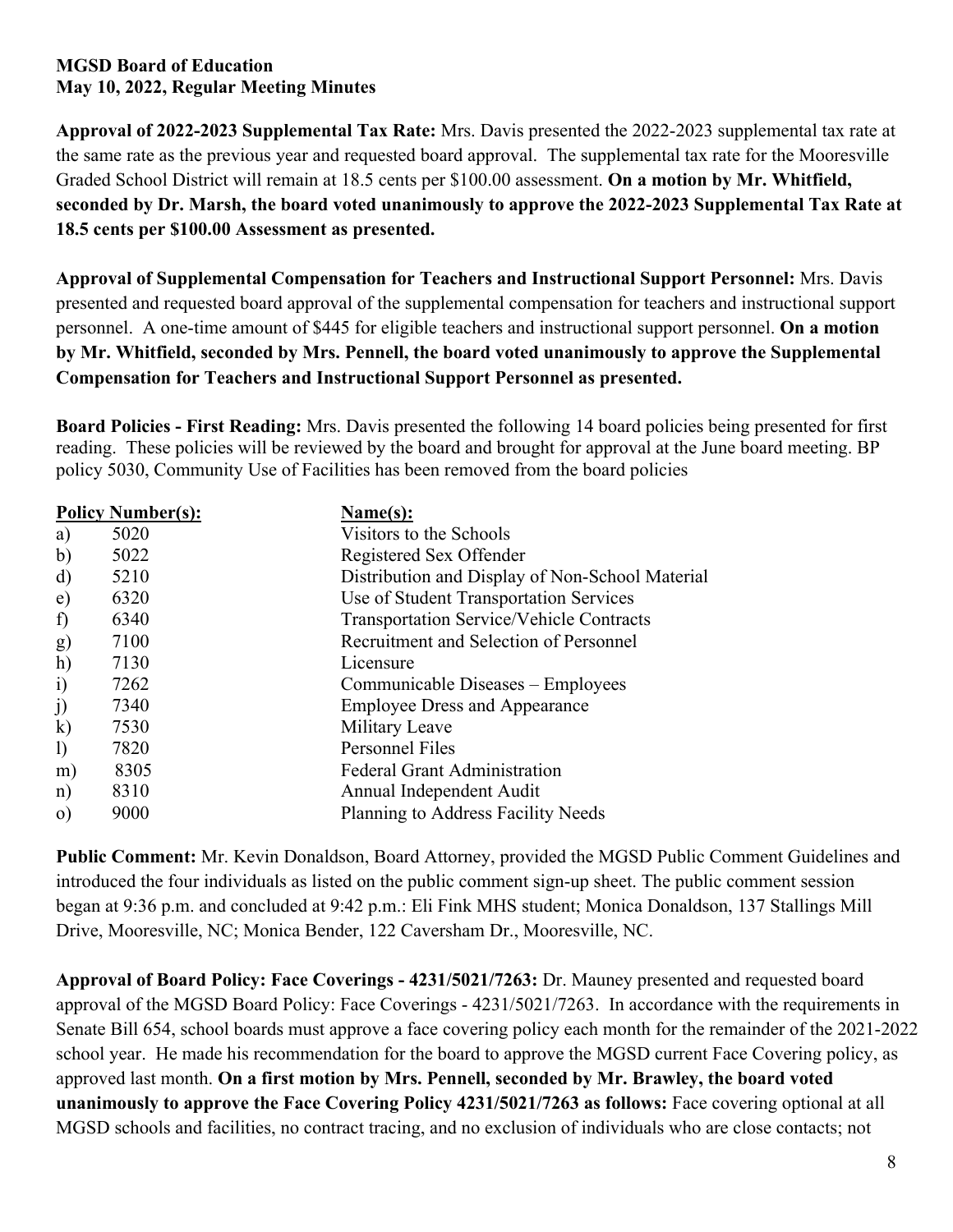COVID-19 positive; sick or symptomatic. If an individual tests positive for COVID-19, they will need to isolate at home for five days and be symptom free for 24 hours. The board will revisit the MGSD face covering policy at the next board meeting on June 14, 2022.

Mr. Hyatt, under G.S. §143-318.11 (a)(6) & (a)(3), announced the board would go into a closed session to review personnel and consult with the board attorney. **On a motion by Mr. Whitfield, seconded by Dr. Marsh, the board voted unanimously to go into closed session.**

**On a motion by Mr. Whitfield, seconded by Dr. Marsh, the board voted unanimously to adjourn from the closed session.**

**On a motion by Dr. Marsh, seconded by Mr. Brawley, the board voted unanimously to approve the personnel list and the 2022-20223 contract renewals as presented and as recommended by the Superintendent.** 

# **New Employees:**

Kelly Batchelor, Drivers Education Instructor, MGSD, 04/13/2022-08/30/2022 Amy Kemp, Substitute, School Nutrition, 04/25/2022 Michael Lanzi, Substitute Monitor/Bus Driver, Transportation, 05/02/2022 Matthew McCurry, Substitute Teacher, 05/04/2022, Previously a Student Teacher at MHS Michelle Ross, Substitute Teacher/Interim Teacher, EMIS, 04/20/2022 Cindy Tyler, Finance Specialist, Central Office, 05/02/2022 Roni Youn, Substitute Teacher, 05/06/2022

# **Rehire:**

Kathryn Buff, School Counselor, MMS, 08/03/2022, Previously an Interim School Counselor at MMS Kelley Calloway, Teacher, MIS, 08/03/2022, Previously an Interim Teacher at MIS Kristin Dasilva, ESL Teacher, MHS, 08/03/2022, Previously an Interim ESL Teacher at MHS Joelle Davis, EC Teacher, MIS, 08/03/2022, Previously an Interim EC Teacher at MIS Taylor Evernham, Teacher, RRES, 08/03/2022, Previously an Interim Teacher at RRES Kristina Lake, Teacher, EMIS, 08/03/2022, Previously an Interim Teacher at EMIS Stephanie Leander, Social Studies Teacher, MMS, 08/03/2022, Previously an Interim Social Studies Teacher at MMS Emily McCord, Teacher, MIS, 08/03/2022, Previously an Interim Teacher at MIS Torri Safrit, English Teacher, MHS, 08/03/2022, Previously an Interim English Teacher at MHS Cynthia Smith, EC Teacher, MMS, 08/03/2022, Previously an Interim EC Teacher at MMS Megan Stark, EC Teacher, MHS, 08/03/2022, Previously an Interim EC Teacher at MHS Rebecca Stewart, Teacher, MIS, 08/03/2022, Previously an Interim Teacher at MIS Chelsey Wheeler, Teacher, PVES, 08/03/2022, Previously an Interim Teacher at PVES Sara "Leighann" Whitson, Teacher, MIS, 08/03/2022, Previously an Interim Teacher at MIS Sara Yakup, English Teacher, MHS, 08/03/2022, Previously an Interim English Teacher at MHS Tamatha Yates, 6th Grade Teacher, MOA, 08/03/2022, Previously an Interim Teacher at MOA Marla Young, Chorus/Theatre Teacher, MMS, 08/03/2022, Previously an Interim Chorus/Theatre Teacher at MMS Sonya Doutt, Substitute, School Nutrition, 05/02/2022, Previously a School Nutrition Assistant Manager Lynn Johnson, Financial Data Manager, MIS, 05/09/2022, Previously Teacher Assistant at SES Bonnie Keating, Teacher Assistant, NF Woods, 05/01/2022, Previously Teacher Assistant at NF Woods Janet McCann, Substitute Teacher/Substitute School Nutrition, 04/14/2022, Previously Substitute Teacher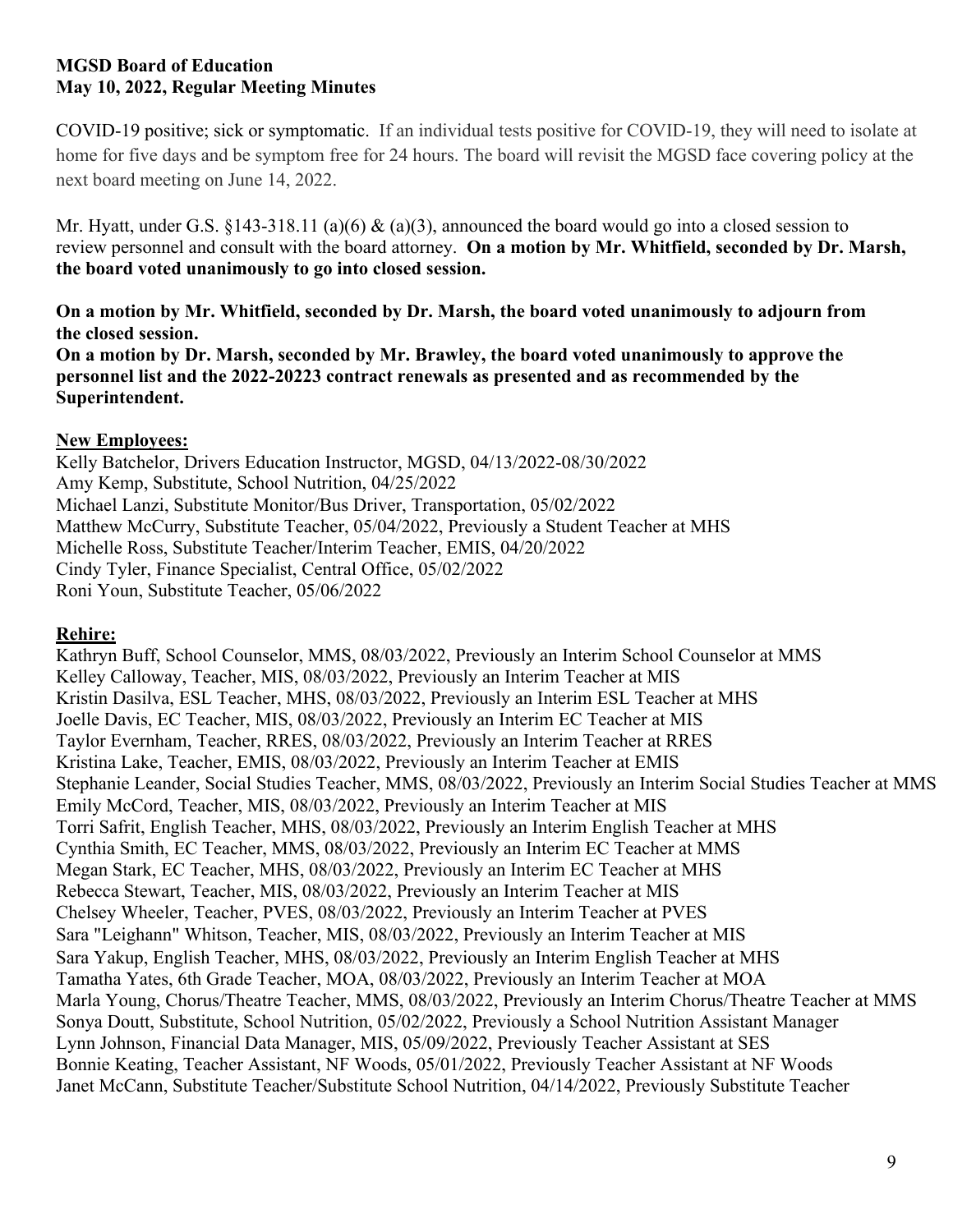### **Promotion/Change:**

Ben Estes, Information Technology Teacher, MHS, 08/03/2022, Transferred from Math Teacher MHS Sara Hensler, CTE Business Teacher, MHS, 08/03/2022, Transferred from Business Teacher at MMS Andrea Jett-Wilson, Interim Reading Specialist, SES, 8/03/2022-4/04/2023, Previously Substitute Teacher Erin Micklow, CTE Business Teacher, MMS, 08/03/2022, Transferred from 5th Grade Teacher at MIS Aaron Rogers, English Teacher, NF Woods, 08/03/2022, Transferred from Substitute Teacher NF Woods Yasmyn Southerland, 8th Grade ELA Teacher, MMS, 08/03/2022, Transferred from 6th Grade ELA Teacher at MIS

Dorothy Brunnhoelzl, School Nutrition Assistant, SES, 05/03/2022, Transferred from Substitute in School Nutrition

Karen Bryden, Substitute, School Nutrition, 04/25/2022, Transferred from F-T School Nutrition Assistant Marissa Deamer, Office Assistant/Dispatch, Transportation, 07/01/2022, Transferred from PowerSchool Data Manager at MMS

Josette Flatts, Dual Immersion Teacher Assistant, SES, 04/20/2022, Transferred from Substitute Teacher Gina Glasser, Custodian, RRES, 04/14/2022, Transferred from Floating Custodian for MGSD

Tina Jordan, ISS Teacher, MMS, 08/03/2022, Transferred from BASP Teacher at SES

Cameron Williams, Teacher Assistant/Substitute Bus Driver, SES, 06/01/2022, Transferred to Substitute Teacher

Marquita Williams, Teacher Assistant/Substitute Bus Driver, SES, 06/01/2022, Transferred Substitute Teacher

# **Contract Renewals 2022-2023**

# **Administrative Renewal Contracts 2022-2023:**

**The following individuals are currently employed with the Mooresville Graded Schools via an Administrative Term Contract and are being recommended for re-employment. If re-employed, these individuals will be employed via a new Administrative Term contract with an expiration date as identified below.**

Akelman, Damien, Assistant Principal, Mooresville Middle School, 6/30/2026 Cottone, Mark, Principal, South Elementary School, 6/30/2026 Dortch, Cheryl, Assistant Principal, South Elementary School, 6/30/2023 Hopkins, Charles, Assistant Principal, Mooresville High School, 6/30/2023 Huffstickler, Virginia, Director of Student Accountability, Student Services, 6/30/2026 McCall, Kimberly, Director of School Nutrition, School Nutrition, 6/30/2026

# **Teacher Renewal Contracts 2022-2023:**

# **The following individuals are currently employed with the Mooresville Graded Schools via a Teacher Contract and are being recommended for re-employment. If re-employed, these individuals will receive another teacher contract with the Mooresville Graded Schools for the term marked below.**

Banner, Natalie, Teacher, Reading Specialist, East Mooresville Intermediate, Two Year Contract Barnette, Caroline, Instructional Specialist, East Mooresville Intermediate, One Year Contract Barbee, Courtney, Teacher, EC Teacher, East Mooresville Intermediate, One Year Contract Horn, Noah, Teacher, 6th Grade Teacher, East Mooresville Intermediate, One Year Contract McKeon, Julie, 6th Grade Teacher, East Mooresville Intermediate, Four Year Contract Roland, Rebeccah, 4th Grade Teacher, East Mooresville Intermediate, Two Year Contract Slack, Alecia, 4th Grade Teacher, East Mooresville Intermediate, One Year Contract Smith, Fallon, School Counselor, East Mooresville Intermediate, Four Year Contract Tapper, Felicia, 4th Grade Teacher, East Mooresville Intermediate, Two Year Contract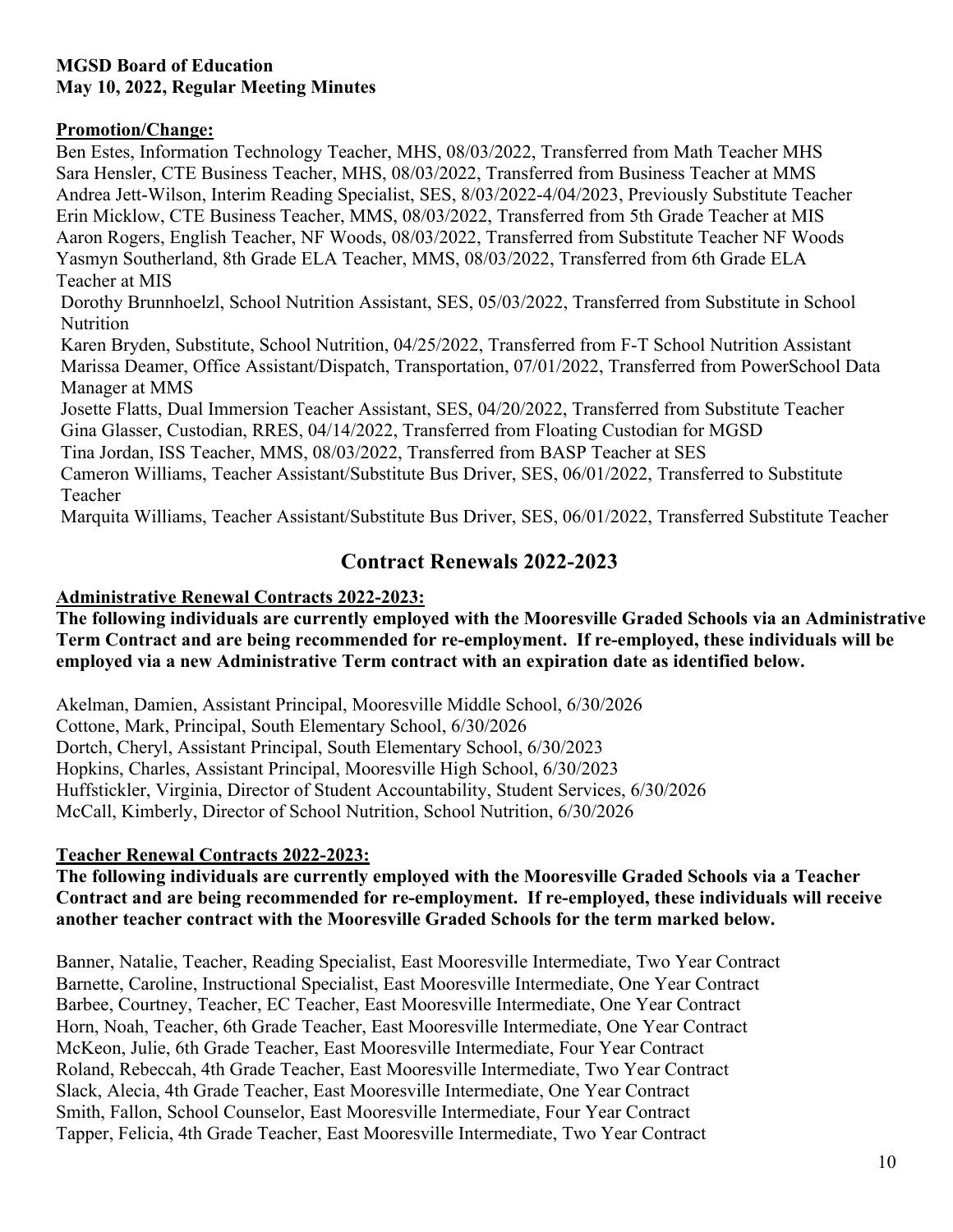West, Erin, Teacher, 4th Grade Teacher, East Mooresville Intermediate, One Year Contract White, Keri, 6th Grade Teacher, East Mooresville Intermediate, One Year Contract White, Sarah, 5th Grade Teacher, East Mooresville Intermediate, One Year Contract Burleson, Heather, 4th Grade Teacher, Mooresville Intermediate, One Year Contract Crawford, Leah, Art Teacher, Mooresville Intermediate, Two Year Contract Freeman, Emily, 4th Grade Teacher, Mooresville Intermediate, One Year Contract Garner, Kerry, 5th Grade Teacher, Mooresville Intermediate, One Year Contract Gore-Carr, Ashley, EC Teacher, Mooresville Intermediate, One Year Contract Hall, Kelly, 5th Grade Teacher, Mooresville Intermediate, Two Year Contract Rietman, Dayna, 4th Grade Teacher, Mooresville Intermediate, Four Year Contract Wodzenski, Kathleen, 6th Grade Teacher, Mooresville Intermediate, One Year Contract Wright, Kerri, 6th Grade Teacher, Mooresville Intermediate, Two Year Contract Anderson, Kirsten, 7th Grade Social Studies Teacher, Mooresville Middle, One Year Contract Barbee, Courtney, 7th Grade ELA Teacher, Mooresville Middle, Two Year Contract Buchanan, Nathan, 8th Grade Science Teacher, Mooresville Middle, Two Year Contract Bustle, John, 8th Grade Science Teacher, Mooresville Middle, Four Year Contract Coffey, Melissa, 7th Grade Math Teacher, Mooresville Middle, One Year Contract Consalvo, Ashton, EC Teacher, Mooresville Middle, One Year Contract Durham, Justine, 7th Grade ELA Teacher, Mooresville Middle, One Year Contract Hamilton-Genson, Catherine, ESL Teacher, Mooresville Middle, One Year Contract Jaroszewski, Theresa, 7th Grade ELA Teacher, Mooresville Middle, Two Year Contract Lackey, Robert, Family & Consumer Science, Mooresville Middle, One Year Contract Mentzer, Erica, 8th Grade Math Teacher, Mooresville Middle, One Year Contract Miller, Justin, Media Coordinator, Mooresville Middle, Two Year Contract Peterson, Angela, 8th Grade Math Teacher, Mooresville Middle, Two Year Contract Seagroves, Hunter, 8th Grade ELA Teacher, Mooresville Middle, One Year Contract Thompson, Carly, Dance Teacher, Mooresville Middle, Two Year Contract Stone, Laura, Academic & Behavior Support, N.F. Woods, Two Year Contract Amos, Craig, Business Teacher, Mooresville High School, One Year Contract Bell, Megan, Math Teacher, Mooresville High School, One Year Contract Black, Meghan, Media Coordinator, Mooresville High School, One Year Contract Bost, Roncolon, CTE Business Education, Mooresville High School, One Year Contract Burks, Deja, CTE Allied Health Science, Mooresville High School, One Year Contract Carpenter, Anna, English Teacher, Mooresville High School, Four Year Contract Castellano, Alecia, EC Teacher, Mooresville High School, One Year Contract Croakman, Lucy, PE Teacher, Mooresville High School, Four Year Contract De Jesus, Vanessa, EC Teacher, Mooresville High School, Four Year Contract Fanzo, Robert, English Teacher, Mooresville High School, One Year Contract Goodson, Mary, English Teacher, Mooresville High School, Two Year Contract Hartney, Madison, School Counselor, Mooresville High School, One Year Contract Hogue, Ebony, Allied Health Science Teacher, Mooresville High School, One Year Contract Long, Leslye, Math Teacher, Mooresville High School, Four Year Contract Mayo, Zachary, PE Teacher, Mooresville High School, One Year Contract McFarland, John, Teacher, CTE Auto Mechanic, Mooresville High School, Two Year Contract Merriman, Gary, Teacher, CTE Business Education, Mooresville High School, One Year Contract Moresi Joy, Alison, Teacher, CTE Digital Media, Mooresville High School, Four Year Contract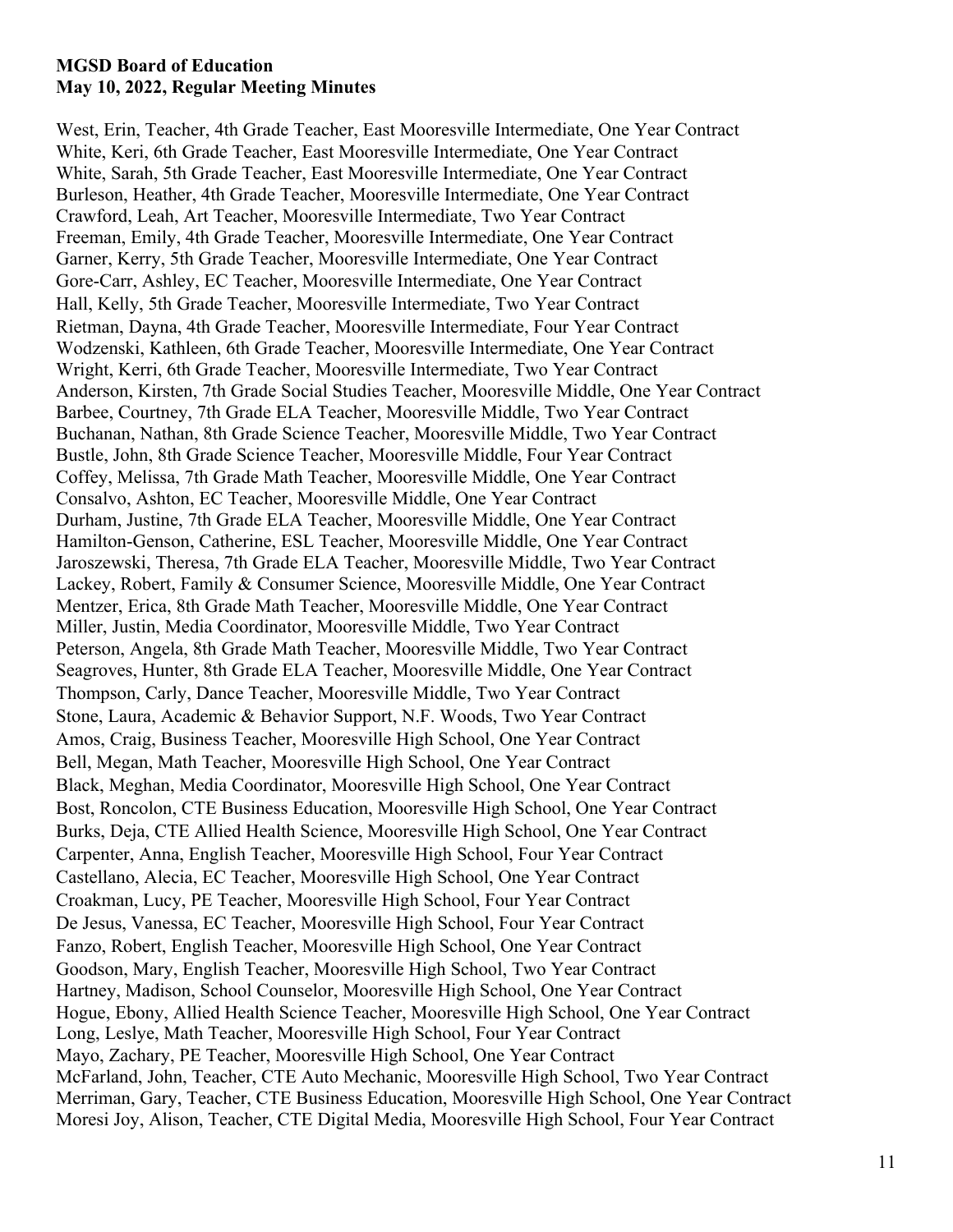Osborne, Katherine, Social Studies Teacher, Mooresville High School, Two Year Contract Parks, Tonya, Teacher, Social Studies, Mooresville High School, Four Year Contract Parrott, Erin, Teacher, Family & Consumer Science, Mooresville High School, One Year Contract Peitz, Gregory, Social Studies Teacher, Mooresville High School, One Year Contract Phillips, Emily, English Teacher, Mooresville High School, Two Year Contract Rohr, Samantha, Spanish Teacher, Mooresville High School, One Year Contract Sauve, Joseph, Carpentry/Masonry Teacher, Mooresville High School, One Year Contract Spallino, Brianna, Science Teacher, Mooresville High School, One Year Contract Stanley, Meredith, Math Teacher, Mooresville High School, Two Year Contract Stephens, Courtney, English Teacher, Mooresville High School, One Year Contract Strupp, Olivia, French Teacher, Mooresville High School, One Year Contract Swilley, Kristin, Social Studies Teacher, Mooresville High School, One Year Contract Wickham, Michael, Social Studies Teacher, Mooresville High School, One Year Contract Wright, Amanda, Spanish Teacher, Mooresville High School, One Year Contract Yow, Jason, Physical Education Teacher, Mooresville High School, One Year Contract Anders, Erin, 3rd Grade Teacher, Park View Elementary, Four Year Contract Boyles, Rebecca, 3rd Grade Teacher, Park View Elementary, One Year Contract Bravo, Tamara, Dual-Immersion Teacher, Park View Elementary, One Year Contract Defrancisco, Jessy, 1st Grade Teacher, Park View Elementary, Two Year Contract Estrada, Jennifer, Therapeutic Support Teacher, Park View Elementary, Two Year Contract Cairelli, Courtney (Griffin), 3rd Grade Teacher, Park View Elementary, One Year Contract Griffin, Shannon, Kindergarten Teacher, Park View Elementary, One Year Contract Hauser, Cammie, EC Teacher, Park View Elementary, One Year Contract Lawrence-White, Hannah, 3rd Grade Teacher, Park View Elementary, One Year Contract Mays, Bart, PE Teacher, Park View Elementary, Four Year Contract Rekasi, Jennifer, 3rd Grade Teacher, Park View Elementary, One Year Contract Rendon, Lesly, Dual-Immersion Teacher, Park View Elementary, One Year Contract Weibel, Jason, 2nd Grade Teacher, Park View Elementary, One Year Contract Wheeler, Chelsey, 2nd Grade Teacher, Park View Elementary, One Year Contract Bushong, Benjamin, Reading Specialist, Rocky River Elementary, One Year Contract Casarella, Ashley, 1st Grade teacher, Rocky River Elementary, One Year Contract Cottle, Ashley, 1st Grade Teacher, Rocky River Elementary, Four Year Contract Cooper, Regan, EC Teacher, Rocky River Elementary, One Year Contract Daniels, Catherine, Kindergarten Teacher, Rocky River Elementary, Four Year Contract Godbold, Savanna, 2nd Grade Teacher, Rocky River Elementary, One Year Contract Guerrra, Rosa, Dual Immersion Teacher, Rocky River Elementary, One Year Contract Hall, Sara, EC Pre-K Teacher, Rocky River Elementary, Four Year Contract Hollingshead, Alexis, 1st Grade Teacher, Rocky River Elementary, One Year Contract Lanning, Taylor, Kindergarten Teacher, Rocky River Elementary, Four Year Contract Lester, Sarah, 2nd Grade Teacher, Rocky River Elementary, One Year Contract Nelson, Kelly, Music Teacher, Rocky River Elementary, One Year Contract Sepulveda, Isa, Dual Immersion Teacher, Rocky River Elementary, One Year Contract Watts, Claire, Preschool Coordinator, Rocky River Elementary, One Year Contract Farden, Olivia, 2nd Grade Teacher, South Elementary, One Year Contract Foster, Jessica, 1st Grade Teacher, South Elementary, One Year Contract Meadows, Kennedi, Kindergarten Teacher, South Elementary, Two Year Contract Miller, Sherrill, 1st Grade Teacher, South Elementary, Two Year Contract Tomlin, Brittany, Kindergarten Teacher, South Elementary, Two Year Contract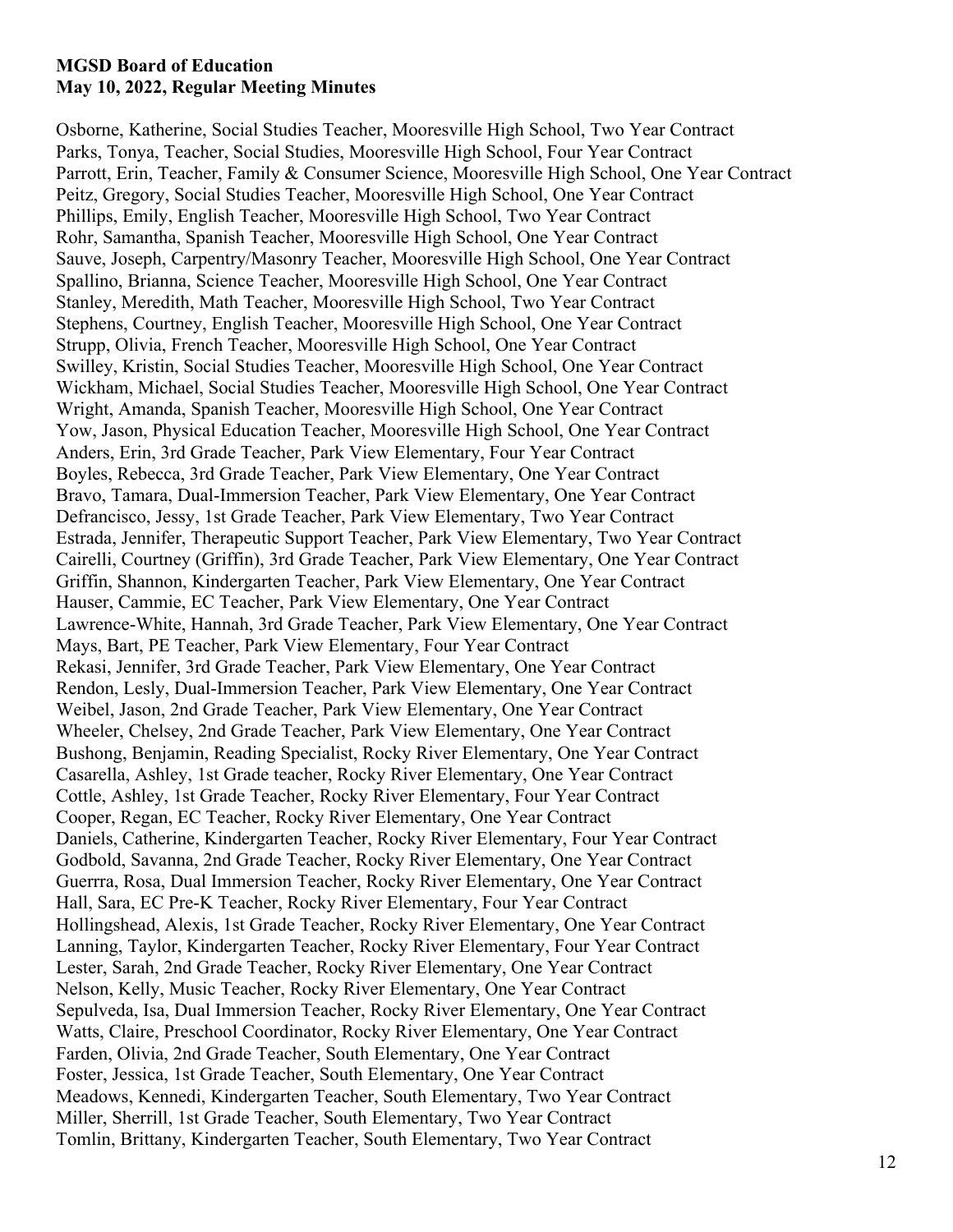Torres Ortega,Jazmina, ESL Teacher, South Elementary, One Year Contract Tusing, Katelyn, Pre-K Teacher, South Elementary, Two Year Contract Weibel, Samantha, 3rd Grade Teacher, South Elementary, One Year Contract Gravett, Jaclyn, 2nd Grade Teacher, Mooresville Online Academy, Four Year Contract Aston, Elizabeth, Behavior Specialist II, Student Services, Four Year Contract Grant, Ashley, Occupational Therapist, Student Services, One Year Contract Hague, Melissa, Behavior Specialist, Student Services, One Year Contract Honsa, Michelle, Psychologist, Student Services, Four Year Contract Lawson, Tracy, Psychologist, Student Services, Four Year Contract

#### **Temporary to Teacher Contracts 2022-2023:**

Griggs, Emily, Temp-Late Hire, Teacher, 6th Grade, EMIS Lake, Kristina, Temp-Late Hire, Teacher, 5th Grade, EMIS McElfresh, Rebecca, Temp-Late Hire, Teacher, 4th Grade, EMIS Dasilva, Kristin, Temp-Late Hire, Teacher, ESL, MHS Hagedorn, Kelly, Temp-Late Hire, Teacher, Math, MHS Safrit, Torri, Temp-Late Hire, Teacher, English, MHS Stark, Megan, Temp-Late Hire, Teacher, EC, MHS Yakup, Sara, Temp-Late Hire, Teacher, English, MHS Bodine, Trisha, Temp-Late Hire, Teacher, 5th Grade, MIS Calloway, Kelley, Temp-Late Hire, Teacher, 6th Grade, MIS Davis, Joelle, Temp-Late Hire, Teacher, EC Self Contained, MIS McCord, Emily, Temp-Late Hire, Teacher, 4th Grade, MIS Stewart, Rebecca, Temp-Late Hire, Teacher, 5th Grade, MIS Whitson, Sara (LeighAnn), Temp-Late Hire, Teacher, EC, MIS Buff, Kathryn, Temp-Late Hire, Teacher, School Counselor, MMS Leander, Stephanie, Temp-Late Hire, Teacher, 8th Grade Social Studies, MMS Smith, Cynthia, Temp-Late Hire, Teacher, EC, MMS Young, Marla, Temp-Late Hire, Teacher, Chorus/Theatre, MMS Wheeler, Chelsey, Temp-Late Hire, Teacher, 2nd Grade, PVES Evernham, Taylor, Temp-Late Hire, Teacher, 2nd Grade, RRES Yates, Tamatha, Temp-Late Hire, Teacher, 5th/6th Grade, MOA

# **Temporary Contract Renewals 2022-2023:**

**The following individuals are currently employed with the Mooresville Graded Schools via a Temporary Contract and are being recommended for re-employment. If re-employed these individuals will continue to be employed with a Temporary Contract with the Mooresville Graded Schools**

Roy, Dana, Temp, 80% School Psychologist, Mooresville Graded School District Spears, Tracy H, Temp, 50% Transition Specialist, Student Services Strupp, Olivia, Temp, 50% French Teacher, Mooresville High School Trimbach, Melissa, Temp, 80% EC Teacher, Mooresville Middle School

# **2021-2022 MGSD Retirees**

Vicki Romeo, 6th Grade Teacher, EMIS, 08/31/2021, 30 years of service to NC State and 19 years of service to MGSD Amy Wilson, Receptionist/Office Support, MHS, 10/21/2021, 23 years of service to the State of NC and 16 years of service to MGSD